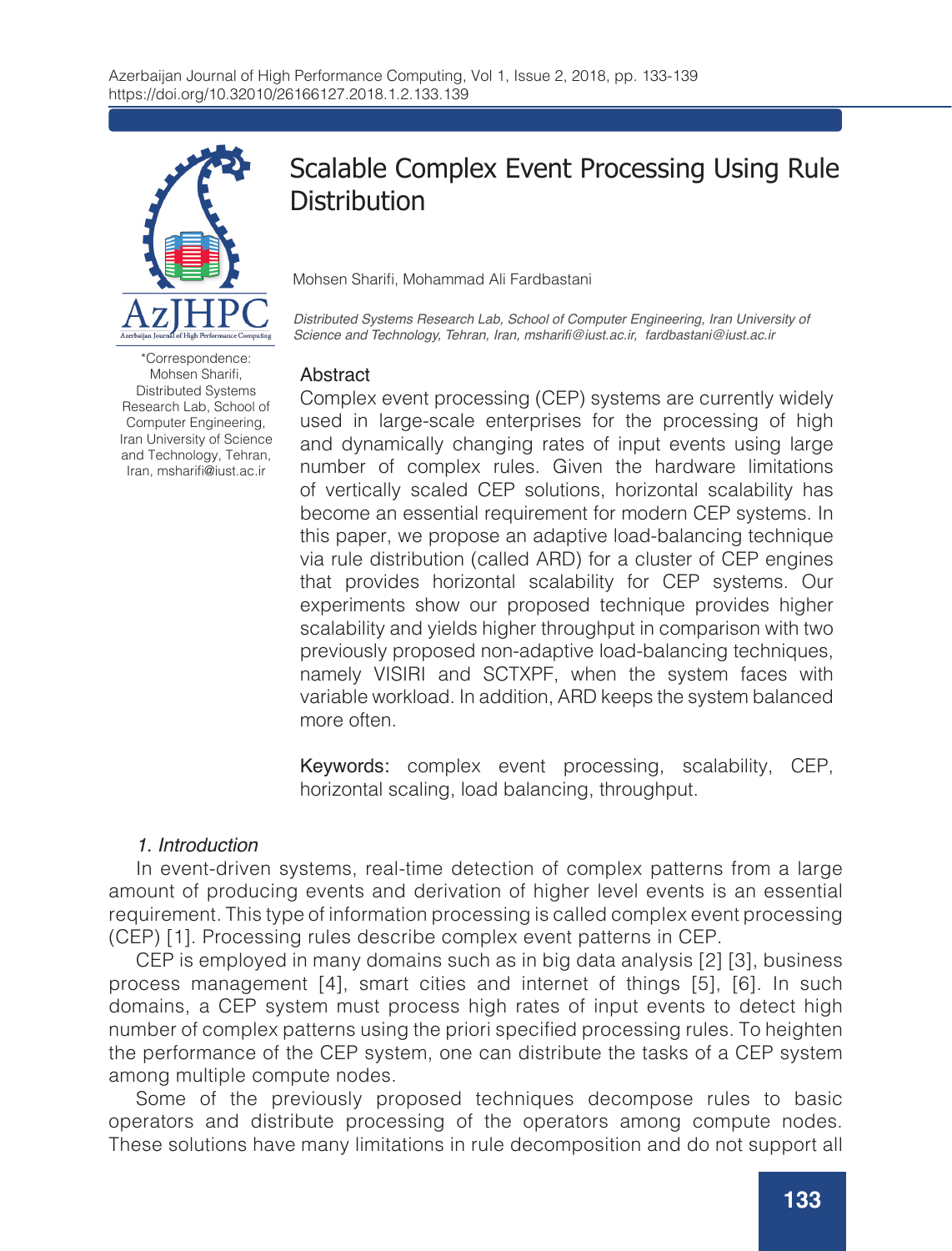types of CEP rules. Furthermore, these solutions have their own new rule syntaxes that stops users to use their priori known rule syntaxes of popular CEP engines. Another category of techniques distribute CEP rules among compute nodes, each of which runs an instance of a CEP engine. In these techniques, users can employ their favorite CEP engine and use a priory-known rule syntax. But the previously proposed techniques distribute rules statically at the startup of the CEP systems and are not adaptable with the changes in the system workload.

In this paper, we propose an adaptive rule distribution (ARD) technique for scalable complex event processing. ARD distributes CEP rules among clustered compute nodes and continuously monitors resource usages of nodes to keep their loads balanced when the system workload changes.

We have organized the rest of the paper as follows. Section 2 presents our adaptive load balancing technique. Section 3 presents the results of our experiments. Section 4 presents related works and Section 5 concludes the paper.

## 2. Adaptive Rule Distribution (ARD)

In this section, we explain how ARD technique distributes the rule set of a CEP system among a clustered set of compute nodes and adaptively keeps the load of the system balanced. First, we present the architecture of ARD and then demonstrate how system load is calculated in ARD. Finally, we present our load balancing technique.

#### 2.1. Architecture

Figure 1 shows the architecture of ARD. The CEP system consists of a coordinator and many CEP nodes. The coordinator distributes rules among the CEP nodes and continually monitors resource utilization of the CEP nodes. When resource utilizations of CEP nodes changes due to changes in their workloads, the load of system becomes imbalanced and coordinator migrates some rules from high-load nodes to low-load nodes till the system gets rebalanced again.



Figure 1. ARD Architecture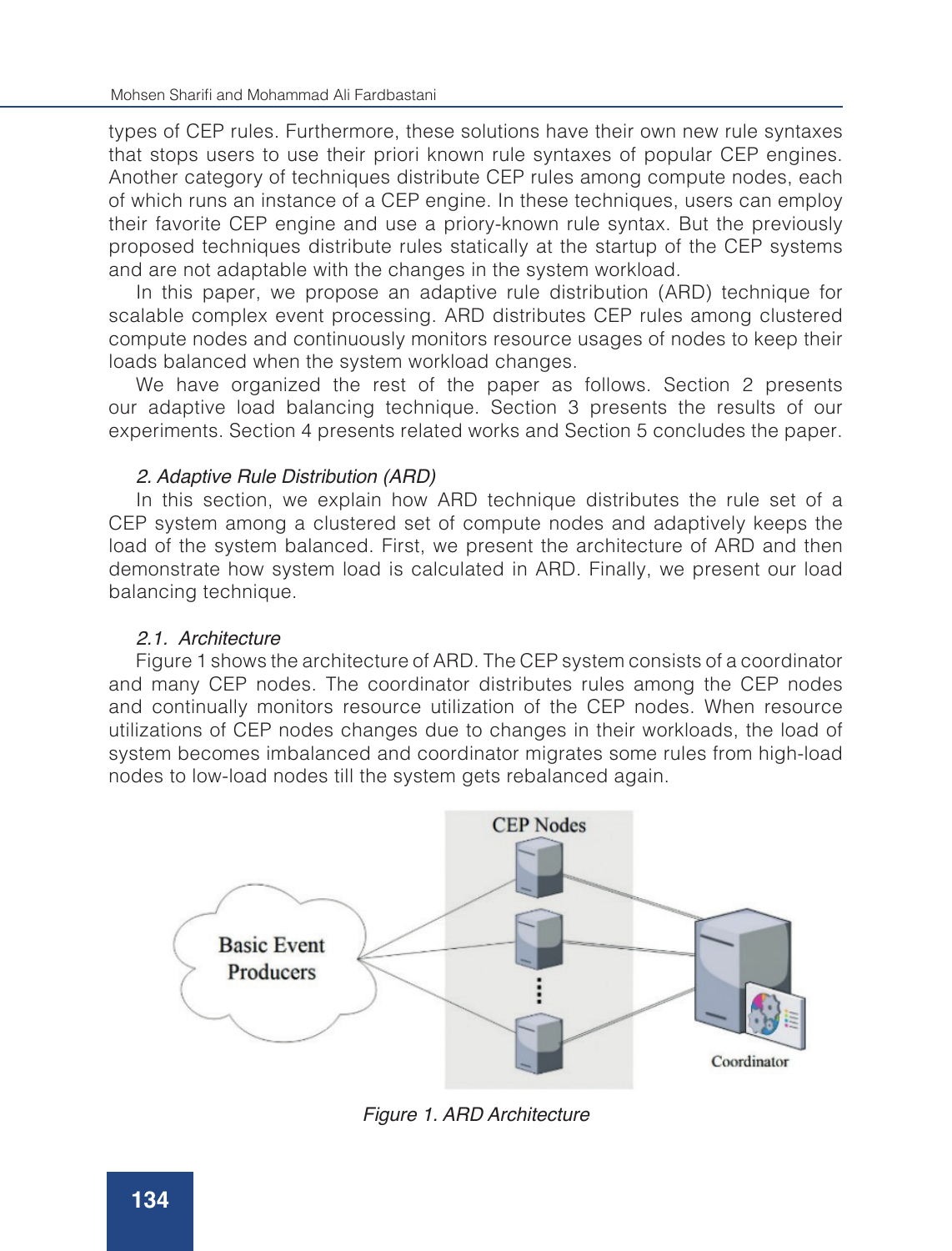## 2.2. Load Calculation

For making a correct decision for load balancing, the current value of resource utilization should not be used. Because making a decision based on the instant value is not the best decision. Therefore, we use the exponential moving average (EMA) to take part the history of resource utilizations in the calculation of system load and load balancing. Equation 1 shows the calculated load of resource r at each node.

$$
L_r^i = (1 - \alpha) * L_r^i + \alpha * C_r^i \tag{1}
$$

In Equation 1,  $L_r^i$  stands for the calculated load of resource r of node i and  $C_r^i$ stands for the current value of utilization of resource r of node i.

We use standard deviation to calculate the system imbalance. If the system has n nodes and each node has m types of resources, we calculate the imbalance value (I) of the system as given by Equation 2.

$$
I = \frac{1}{m} \sum_{r=1}^{m} \sqrt{\frac{1}{n} \sum_{i=1}^{n} (L_r^i - \frac{1}{n} \sum_{i=1}^{n} L_r^i)^2}
$$
 (2)

## 2.3 Load Balancing

For load balancing in ARD, the system continually monitors the load of the nodes. When changes in the system workload imbalances the load of the system, rules are migrated between the nodes until the system becomes rebalanced. Balance status of the system is checked periodically. In each period, the load balancing procedure (Figure 2) is executed. In each period, the load balancer checks the imbalance value of the system. If the value is more than a predefined threshold, the system is considered to be in an imbalance state. Therefore, a rule is randomly selected from the node with the most average resource utilization and moved to the node with the least average resource utilization. In the next period, the imbalance value is checked again and if the system is still in an imbalance state, another rule is moved. This rule migration is repeated until the system becomes balanced again.



Figure 2. ARD Load Balancing Flow

# 3. Evaluation

We have implemented ARD using Java language and evaluated its scalability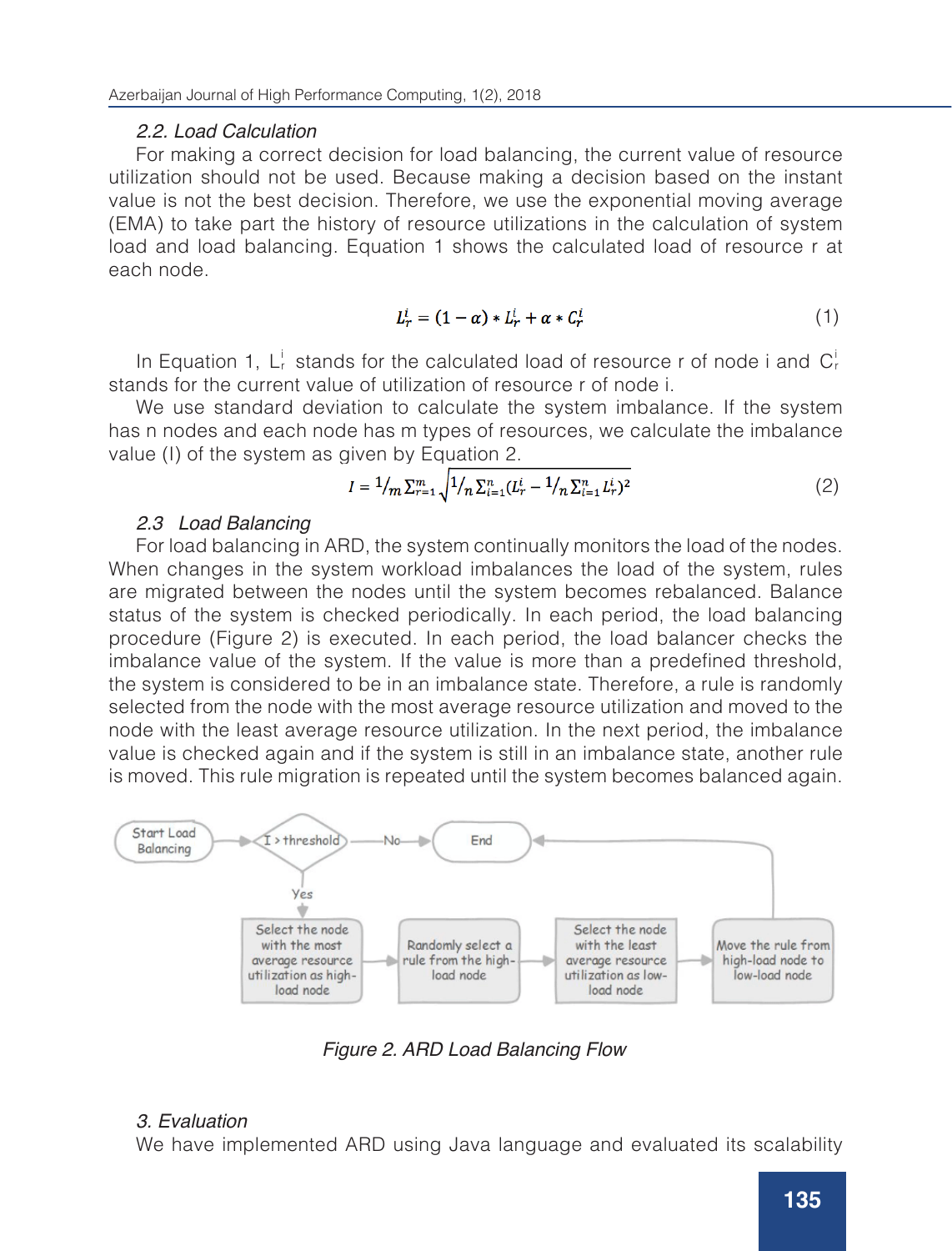and adaptability via some test scenarios. Our testbed consists of one coordinator node and a number of CEP nodes, each of which is a virtual machine that runs over VMware ESXi 6. The operating system of all nodes is Ubuntu server 16.04 and the Java version is 1.8. Coordinator has 4 processing cores and its Java heap has 2 GB of memory. Each CEP node has 2 processing cores with 2GB of memory for its Java heap. Drools Fusion [7] is deployed on CEP nodes as the CEP engine of our evaluation. Drools Fusion is a popular Java-based open-source CEP engine developed by the Red Hat Inc.

The event set of our tests consists of 32 event types. The rule set of the evaluation consists of 1000 rules and is a random subset of all permutations of the event types, and conjunction  $(8)$ , disjunction  $($ ], negation  $($   $\sim)$  and sequence operators. In addition, all rules have a time-window.

To show the adaptability of ARD, the generation rate of each event type is random and total event generation rate is constant in each experiment. Furthermore, the generation rate of each event type varies every 10 minutes, and the duration of the experiments are 60 minutes.

The results of evaluation of ARD is compared with two other static load-balancing techniques. The first is SCTXPF[8] that balances the number of rules on CEP nodes. The second is VISIRI[9] that uses a rule cost estimation to distribute rules among CEP nodes according to the estimated costs.

To evaluate scalability, we evaluate the throughput with respect to the number of CEP nodes. We test a single CEP node several times with different workloads to find the maximum throughput of a single CEP node. Then we repeat the experiment with more number of nodes and the total event rate is increased with respect to the



Figure 3. Throughput evaluation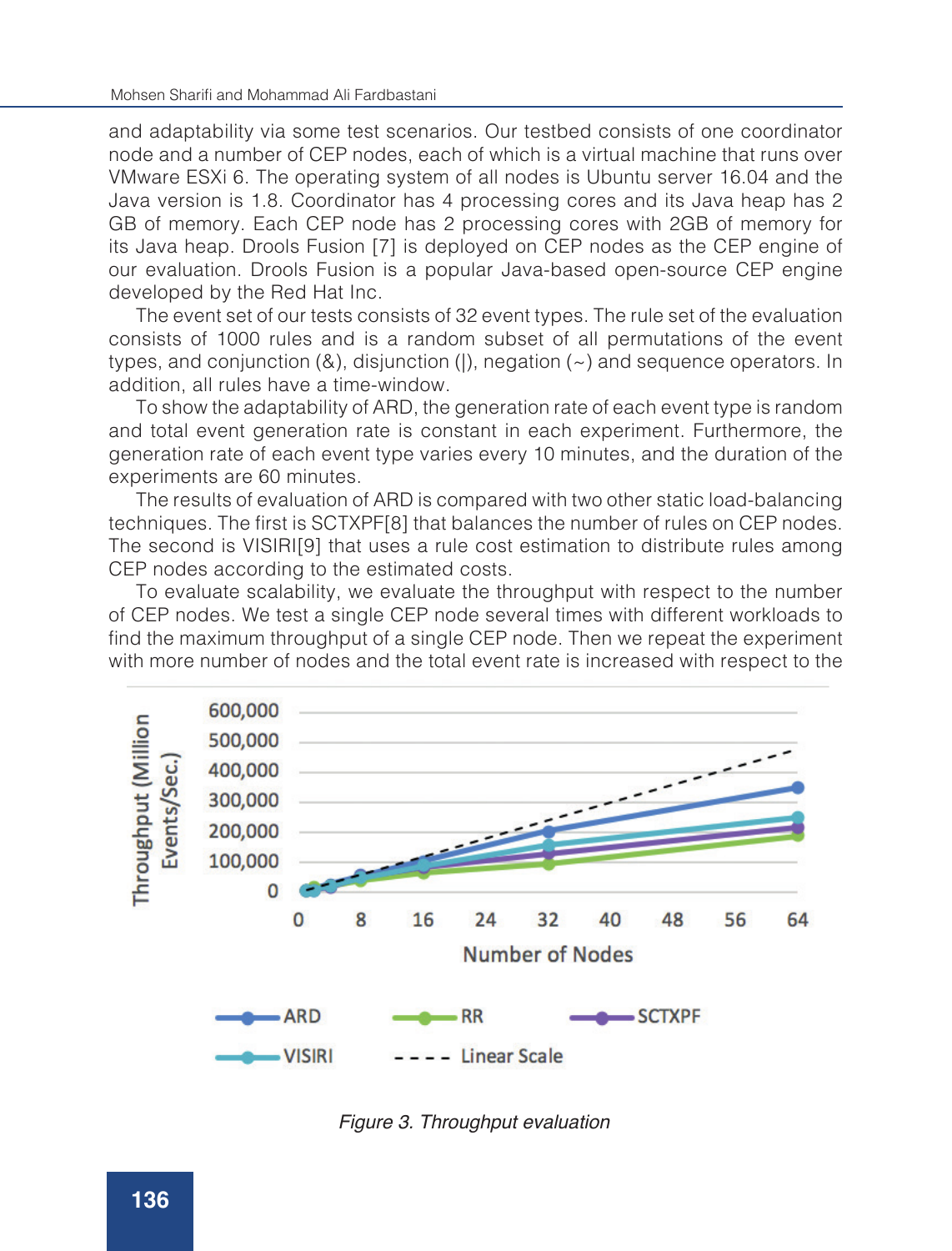number of CEP nodes. Figure 3 shows the increase in the throughput of the system when the number of nodes is increased linearly. As Figure 3 shows, in a variable workload, the throughput of ARD increases higher than in the other techniques when the number of CEP nodes increases.

To compare the load balancing of ARD, SCTXPF, and VISIRI, we calculate the average imbalance of the system for every 10 minutes. As Figure 4 shows, in addition to yielding lower system imbalance, ARD adaptively handles changes to system workloads. In contrast, changes in the workload in each period cause notable variation in the system imbalance when using SCTXPF and VISIRI techniques.



Figure 4. Load balance evaluation

# 4. Related Work

Several techniques such as the work reported in [10] have been proposed for parallelization of CEP on a single machine with multiple multi-core CPUs. However, because of hardware limitations of vertical scaling of complex event processing, horizontal scaling of CEP is an essential requirement to counter a high rate of input events and a large number of complex rules.

The previously proposed techniques for horizontal scaling of complex event processing can be categorized in two categories. In the first category of horizontal scaling techniques such as those reported in [11]–[17], rules are decomposed to their basic CEP operators and operators are distributed among many compute nodes. The main shortcomings of these techniques are decomposing limitation of all types of CEO rules, load balancing and overloading of an operator and high communication overhead between compute nodes.

The second category is clustering of CEP engines. In this category of horizontal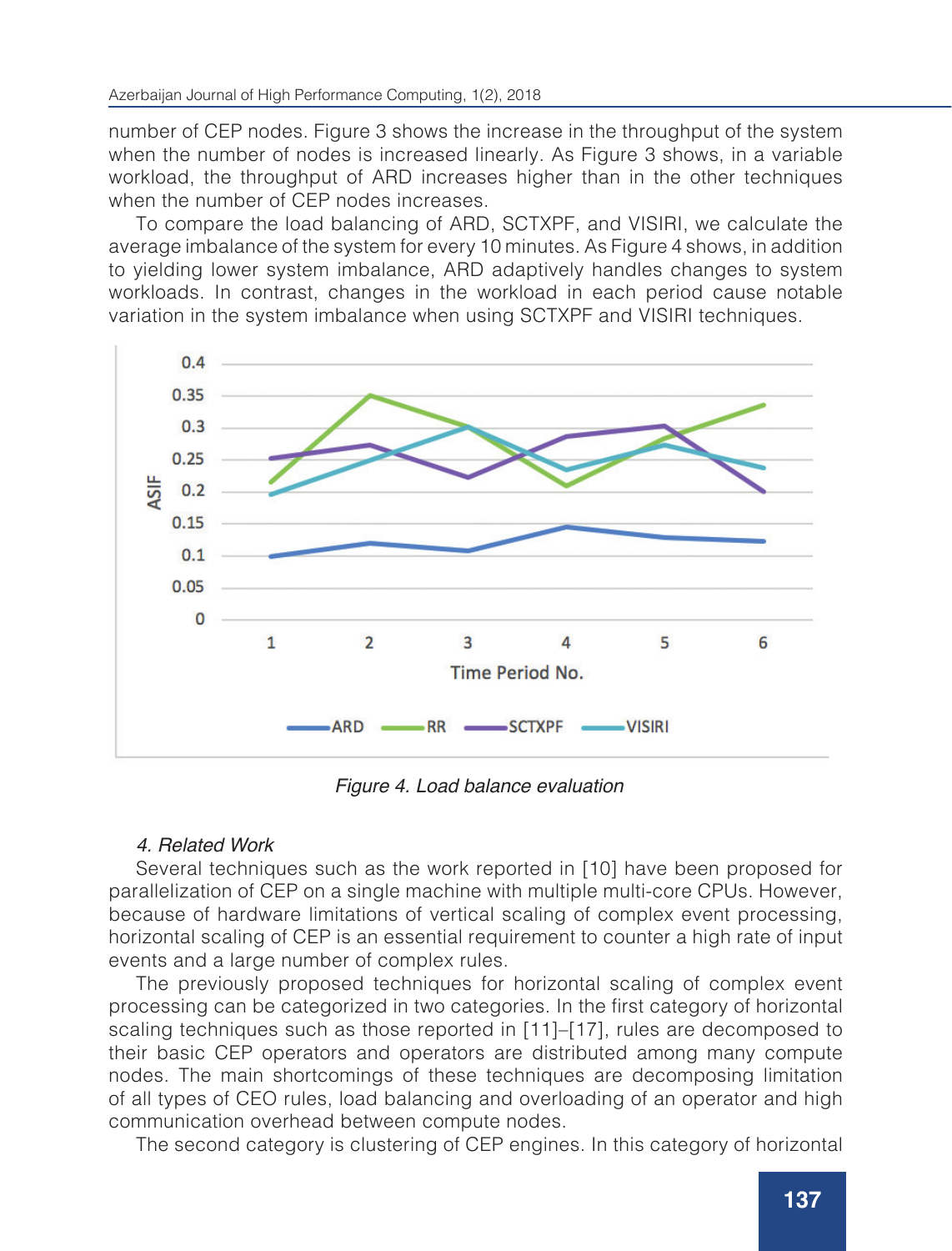scaling of CEP, users can use popular CEP engines and their familiar rule syntaxes. Some of the previously proposed techniques for CEP clustering such as those reported in [8], [9], [18], [19] only balance the load of the system statically via distributing the rules among the compute nodes. Therefore they do not handle changes in the system workload pattern during the lifetime of the system.

In [4], an adaptive load balancing for some types of CEP rules in business process monitoring is proposed. However, this is not a general adaptive load balancing technique.

## 5. Conclusion

Given to the rise in the rates of input events and the number of rules in CEP systems, scalability of CEP systems is an essential requirement. In this paper, we propose an adaptive load balancing technique, called RAD, via rule distribution among a scalable cluster of CEP engines. In ARD, resource utilization of all compute nodes is monitored and if the system goes to an imbalance state because of changes in the workload, rules are migrated to rebalance the system. Our experiments shows higher system throughput under ARD, with increases in the number of compute nodes, in comparison with two other non-adaptive load-balancing mechanisms. In addition, our experiments show that ARD makes the system more balanced when the workload varies during system operation. As future work, one can develop a fully distributed CEP system by removing the singular coordinator, which can become a single point of failure, and distributing its tasks among the computing nodes that run the CEP engines.

# *References*

[1] Dayarathna, M., & Perera, S. (2018). Recent Advancements in Event Processing. *ACM Computing Surveys, 51*(2), 1-36. doi:10.1145/3170432

[2] Zhang, P., Shi, X., & Khan, S. U. (2018). Quantcloud: Enabling big data complex event processing for quantitative finance through a data-driven execution. *IEEE Transactions on Big Data.*

[3] Shi, S., Jin, D., & Tiong-Thye, G. (2017). Real-time public mood tracking of Chinese microblog streams with complex event processing. *IEEE Access, 5,* 421-431.

[4] Fardbastani, M. A., Allahdadi, F., & Sharifi, M. (2018). Business process monitoring via decentralized complex event processing. *Enterprise Information Systems, 12*(10), 1257-1284.

[5] Bonino, D., & De Russis, L. (2018). Complex Event Processing for City Officers: A Filter and Pipe Visual Approach. *IEEE Internet of Things Journal, 5*(2), 775-783.

[6] Graubner, P., Thelen, C., Körber, M., Sterz, A., Salvaneschi, G., Mezini, M., Seegar, B., Freisleben, B. (2018, June). Multimodal Complex Event Processing on Mobile Devices. In *Proceedings of the 12th ACM International Conference on Distributed and Event-based Systems* (pp. 112-123). ACM.

[7] Browne, P. (2009). *JBoss drools business rules.* Birmingham: Packt.

[8] Isoyama, K., Kobayashi, Y., Sato, T., Kida, K., Yoshida, M., & Tagato, H. (2012, July). A scalable complex event processing system and evaluations of its performance. In *Proceedings of the 6th ACM International Conference on Distributed Event-Based Systems* (pp. 123-126). ACM.